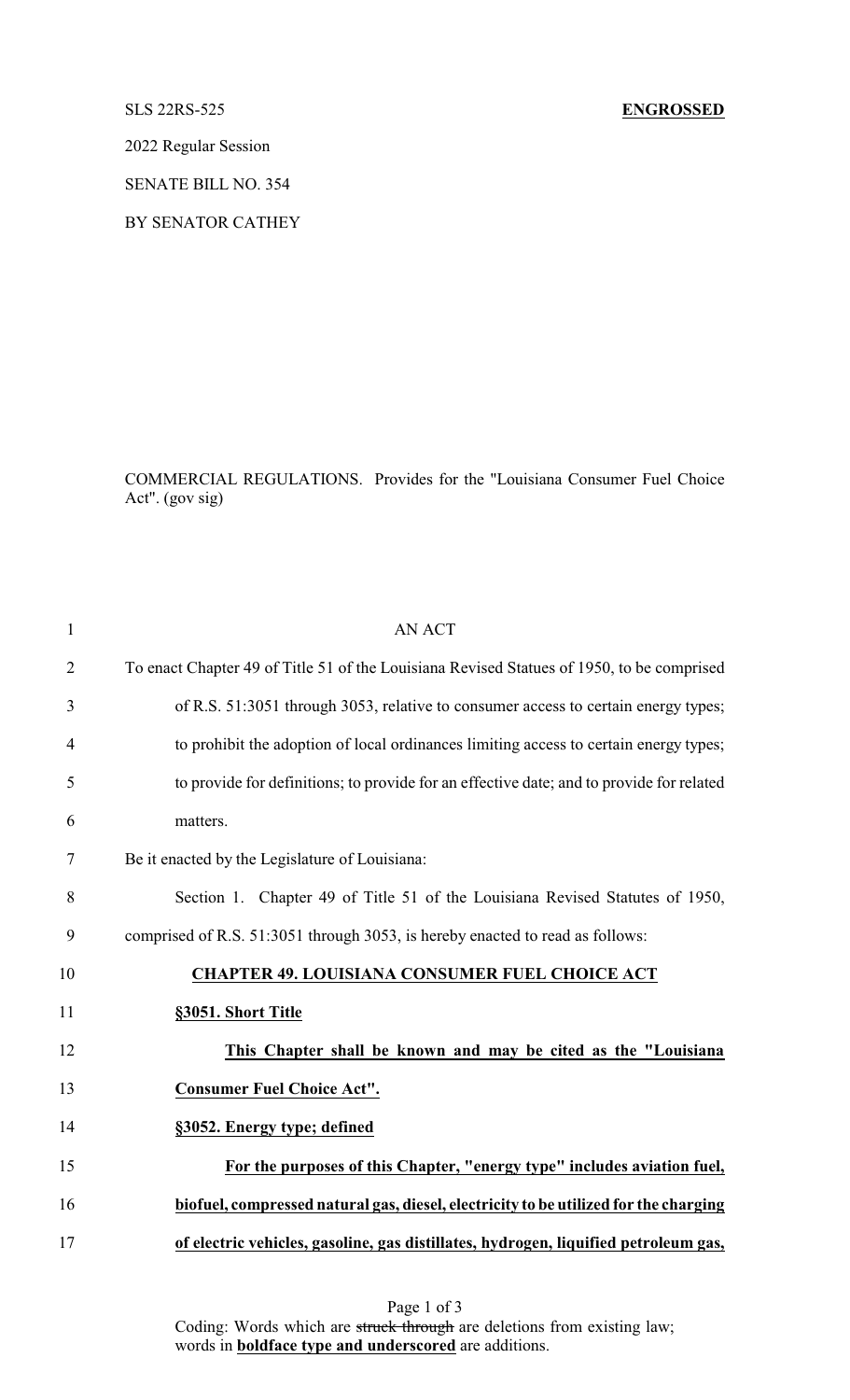**and renewable diesel.**

| $\overline{2}$ | §3053. Consumer access; prohibitions                                                          |
|----------------|-----------------------------------------------------------------------------------------------|
| 3              | A. No local governing authority shall adopt an ordinance, rule, or law                        |
| $\overline{4}$ | that limits consumer access to an energy type or that results in the prohibition              |
| 5              | of a wholesaler, retailer, energy producer, or the related infrastructure                     |
| 6              | necessary to provide consumer access to a specific energy type within the                     |
| $\overline{7}$ | jurisdiction of the local governing authority.                                                |
| 8              | B. Nothing in this Chapter shall be construed to restrict, impair, or                         |
| 9              | diminish the regulatory authority of the Louisiana Energy and Power                           |
| 10             | Authority, a municipally owned electric system, the Louisiana Public Service                  |
| 11             | Commission in accordance with Article IV, Section 21 of the Constitution of                   |
| 12             | Louisiana, or any governing authority of a political subdivision that regulates               |
| 13             | a public utility in accordance with Article IV, Section 21 of the Constitution of             |
| 14             | Louisiana.                                                                                    |
| 15             | Section 2. It is the intent of the legislature that the provisions of this Act shall apply    |
| 16             | both retroactively and prospectively. It is further the intent of the legislature that any    |
| 17             | ordinance, rule, or law by local governing authority described in Section 1 of this Act shall |
| $18\,$         | be void ab initio.                                                                            |
| 19             | Section 3. This Act shall become effective upon signature by the governor or, if not          |
| 20             | signed by the governor, upon expiration of the time for bills to become law without signature |
| 21             | by the governor, as provided by Article III, Section 18 of the Constitution of Louisiana. If  |
| 22             | vetoed by the governor and subsequently approved by the legislature, this Act shall become    |
|                |                                                                                               |

The original instrument was prepared byCurryJ. Lann. The following digest, which does not constitute a part of the legislative instrument, was prepared by Xavier Alexander.

DIGEST SB 354 Engrossed 2022 Regular Session Cathey

Proposed law establishes the "Louisiana Consumer Fuel Choice Act".

Proposed law defines "energy type" to include aviation fuel, biofuel, compressed natural gas, diesel, electricity to be utilized for the charging of electric vehicles, gasoline, gas distillates,

Page 2 of 3 Coding: Words which are struck through are deletions from existing law; words in **boldface type and underscored** are additions.